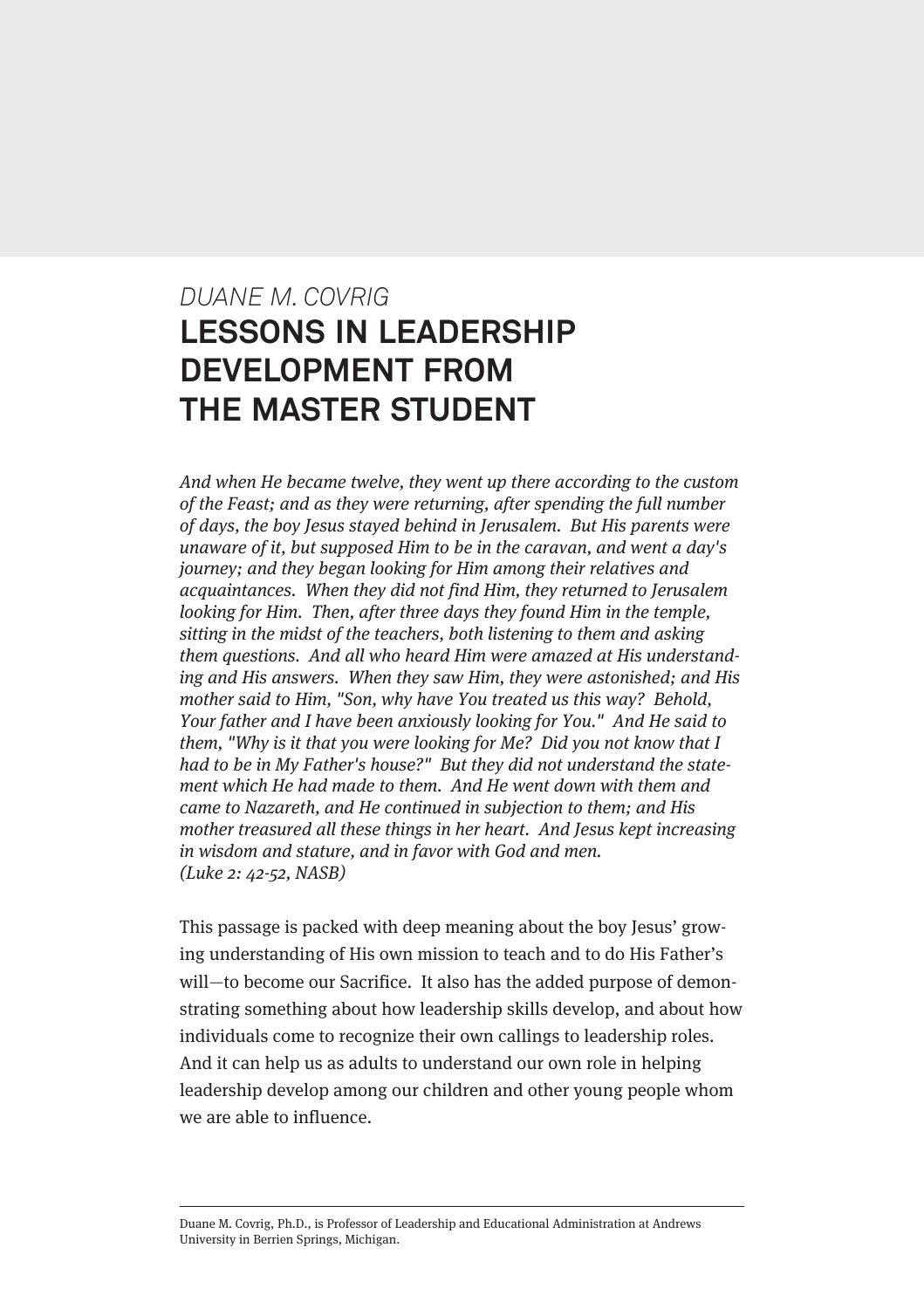## **Signs of Leadership Development**

There are several key phrases signaling leadership development in this passage—and indicating the framework into which this type of growth works best. I'd like to highlight just two of these—which happen to refer to the seemingly conflicting ideas of faithfulness to tradition ("According to tradition") and individual action ("He stayed behind"). Each of these concepts is an important aspect of leadership development and is essential in developing strong individual identity. And achieving this balance between caring for the good of the community and one's own personal calling is perhaps the first step in developing a mature character as a leader.

## "According to Custom"

Jesus and his family took their journey "according to custom," showing that as a child, Jesus was developing within the framework of his religious cultural values and identity. His parents did not shirk religious training nor avoid following difficult religious practices. They were willing to travel regularly to Jerusalem—which was both a financial hardship and a dangerous undertaking because of the foreign occupation. This seems to indicate that leadership develops best in a home that encourages integration with the cultural community and that helps the child come to a realization that his or her identity is bound up in the culture of the group as a whole. He or she is part of something bigger. This recognition provides grounding that is vitally necessary to a solid sense of identity and purpose. Benson's (2008) extensive study on the role of community in sparking youth leadership development demonstrates just how important adult responses are to young people in search of identity.

## "He Stayed Behind"

But following tradition itself is not enough for leadership development—as the passage clearly demonstrates when Jesus does something surprising and unexpected—"He stayed behind."

Even at this young age, Jesus knew when to stop following tradition—when to move against the crowd, even if it was a good crowd on a good mission. While thoroughly grounded in His culture and its expectations and respectful of these, He ultimately deferred to what He knew to be His particular purpose. The powerful phrase "stayed behind," juxtaposed to His earlier movement with the crowd, shows the tension of leadership development as it is both created by and within commu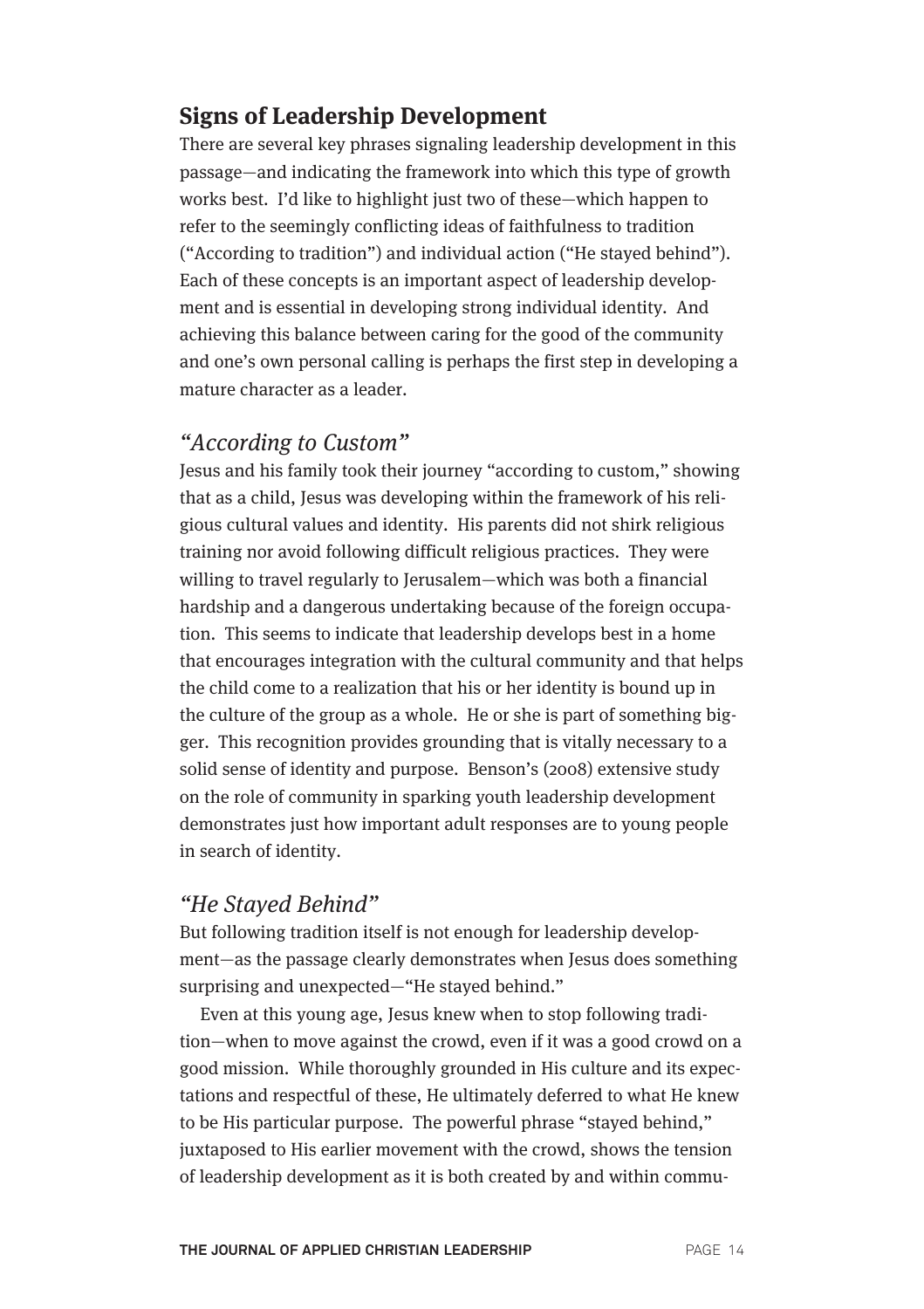nity, and leadership as developed in isolation, experimentation, and moments of "wilderness living." Jesus' decision to stay in the temple was not an act of rebellion or sloppy disengagement. On the contrary, staying behind not only demonstrated a deeper engagement with His religious tradition, but it was also a pivotal moment in His own growth as a learner and a leader. At this point, it is likely that He had begun to connect His mother's stories of His own birth with the reality of His coming sacrifice. In staying behind, Jesus began to understand more fully who He was and what His unique purpose was.

These kinds of moments of deep discovery are always magical. This is what we see in this story—Jesus and a group of adults engaged in a conversation that caused all of them to lose track of time. A classroom in a synagogue in a religious city, engaged in deep discovery . . . and the most amazing part is that the God of the universe was discovering as a human child what He had already planned as a deity. Jesus was, to use the sports term, in the zone—not only as a teacher, but as a learner. Grasping, connecting, resolving age-old issues, and coming up for air to ask more clarifying questions. He taught and learned simultaneously—perfectly at home in both zones.

#### **Developing a Leadership Identity**

In The Hungering Dark, Buechner (1985) discusses the many voices that call us to do things, to live, to lead, to act or react. But he correctly identifies what he terms "the voice of our own gladness" (p. 31) that most resonates with our deep identity as individuals. It is in those moments of holy joy, dancing with our work, that we most fully come to see ourselves as ourselves. We are glad, and those around us are glad, and that gladness fits us and it serves them. It is the voice of our calling. It is a voice that is sweet to us, comforting, like coming home to our true selves.

Similarly, Karl Weick (2001), a sociologist most known for his work on meaning-making among leaders, describes what he calls "sensemaking." In his attempt to describe his life of teaching people about sensemaking and construction of meaning, he has come to appreciate how much he learns as a teacher from his students—not only from them, but with them. He has come to think of teaching as "public learning." Public learning takes place when students actually watch their teacher learn. They watch as the teacher wrestles with his or her own limits. They learn not only the content of learning but also the process of learning. This is not always an easy task for the teacher to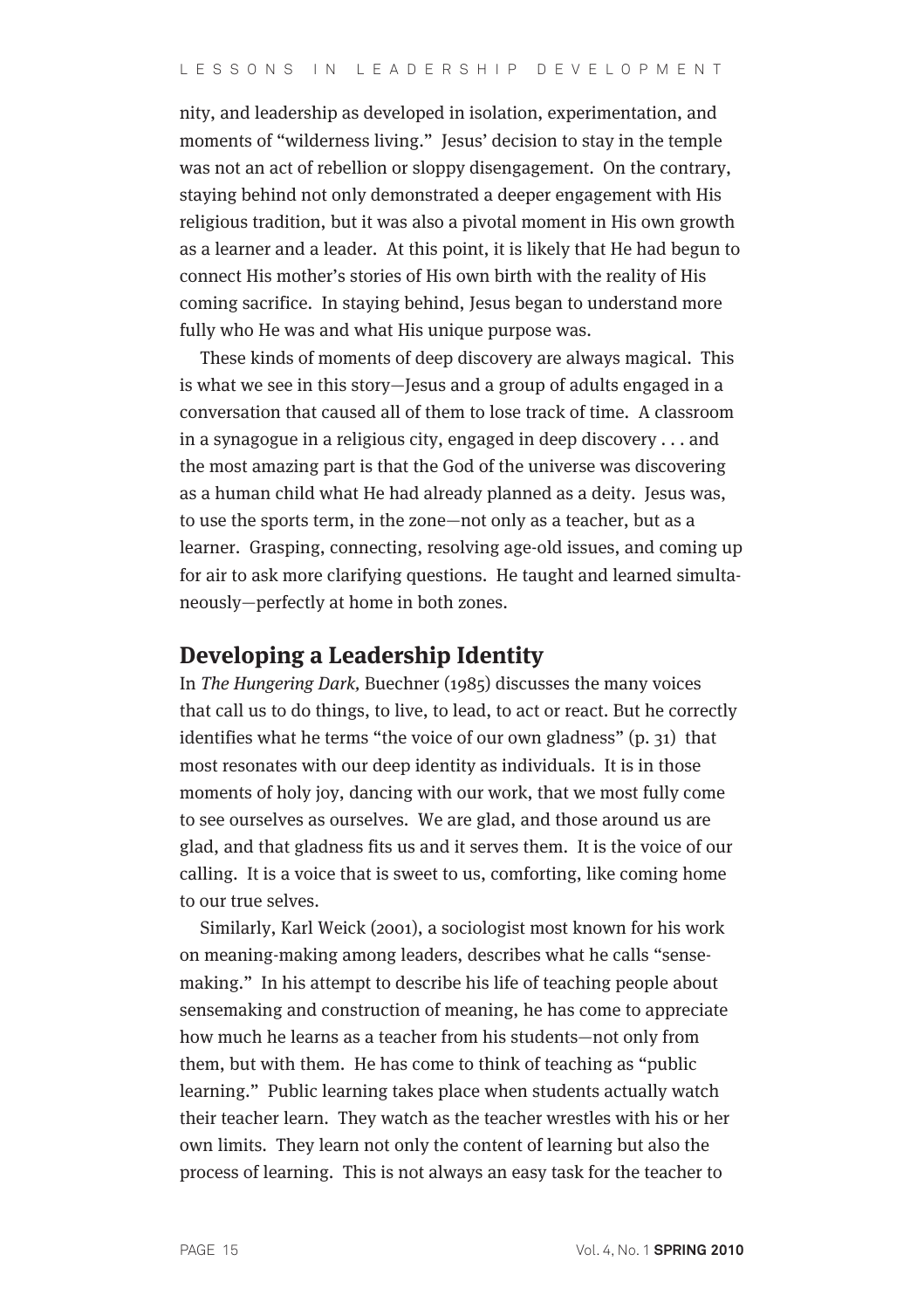endure. Teachers engaged in public learning have to become vulnerable to their observing students, showcasing ignorance as well as discovery. But the teacher who is always in control of the material may actually rob students of the experience of observing this important process of judgment and thinking.

It appears that this kind of public learning is what was happening for Jesus in the temple. The phrase showing the type of learning activity He was engaged in ("both listening to them and asking them questions") seems to demonstrate this kind of learning and represents the central call of leadership development. Leadership is learning. It is the process of pulling together old and new, tradition and innovation, the known and the unknown. And from this often confusing mix new visions emerge. They did for Jesus, even as a boy. He was engaging those around Him—not only with the purpose to teach them, but to develop His own deeper understanding. Leadership emerged in Jesus' life precisely because He learned. By doing this, He showed the leader He already was and the leader He would demonstrate two decades later in a more powerful way.

#### **Helping Young People Develop as Leaders**

The passage begins by stating Jesus' age at the time of this significant event: "When He became twelve." In Jewish custom, children of 12 or 13 became responsible for their responses to God. While they were not considered fully adult in the sense that they would necessarily marry immediately or raise children and care for aging parents, or even work full-time—unless they had to because of the death of a family member the importance of the custom signified that at this age, a young person began to realize his or her own deep purpose. They began to know what their responsibilities were, both to God and in service to others. It is from this deep belief that the traditional Bar Mitzvah for boys and Bat Mitzvah for girls are celebrated. But Jesus, rather than going through a traditional "coming out" ceremony that acknowledged His growing responsibility and maturity to the entire community, simply took off and began to demonstrate His calling without notifying His parents or anyone else. When Jesus' parents finally found Him, they seemed annoyed by His behavior ("Son, why have you treated us this way?"). They don't appear to have seen the beauty of what He was creating with the group in the synagogue. They could pick their son out of the crowd, but failed to see Him for who He truly was.

This scenario is no doubt familiar to those of us who deal with chil-